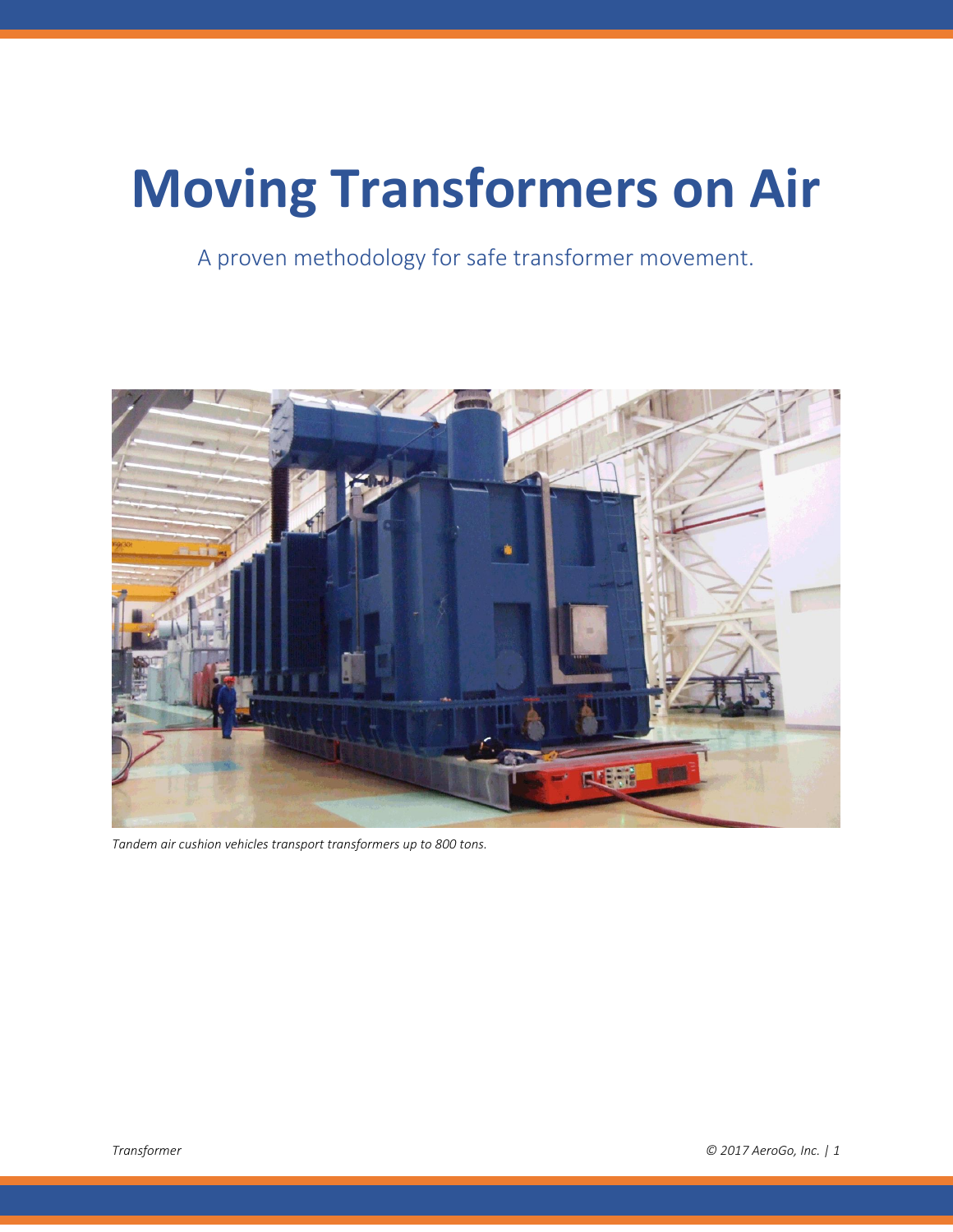# A short history of transformers moved on air film

Transformers Have Been Moving on Aero-Caster Air Film Handling Systems Since 1968

#### 1968 First Transformer Manufacturer - Sweden

ASEA, headquartered in Sweden, purchased its first Aero-Caster air film system from AeroGo in December 1968. With this purchase, ASEA pioneered the use of Aero-Caster technology to move transformers through assembly, high-voltage test and transfer onto railway lines to mate them with special railcars for shipment to customers.



#### 1971 Largest Transformer Moved on Air

In June of 1971, ASEA moved a 360 metric ton transformer, the largest three-phase transformer built by ASEA and also the largest load ever moved on an air film system. By that time, Aero-Casters® had become ASEA's exclusive means to transfer all transformers through production in its Vasteras plant and into and out of the new high-voltage test hall. After several years of extensive comparison tests with all available air cushion and compliant air film bearing load-handling products, ASEA selected the AeroGo Aero-Caster as the exclusive air film solution for use in all plants. ASEA's plants in Sweden established the standard for all new plants built by ASEA and its subsidiaries.

#### 1978 Aero-Casters Specified in the Building of Plants - South America, Canada

ASEA's Sao Paulo, Brazil, plant was designed around the use of Aero-Casters and is the pioneer in air film transport in Brazil and throughout South America. The design features lower ceilings and fewer overhead cranes, which resulted in significant savings because of the planned use of Aero-Casters. This plant, as well as ASEA's plant in Varennes, Canada, has a production and shipping capacity that exceeds the total capacity of all the company's bridge cranes. ASEA expanded its production capacity considerably in 1978, having also built a large new high-voltage testing facility which exclusively used AeroGo equipment for transport.

#### 1979 Assembly and Testing Facilities – Global

Beginning In approximately 1979, additional companies from around the world began using the systems and procedures pioneered by ASEA, changing to the use of the Aero-Caster system to move high-tonnage transformers through assembly and/or high-voltage tests.

TODAY Air Cushion Vehicles Are a Proven Standard in the Industry as a Means to Move Transformers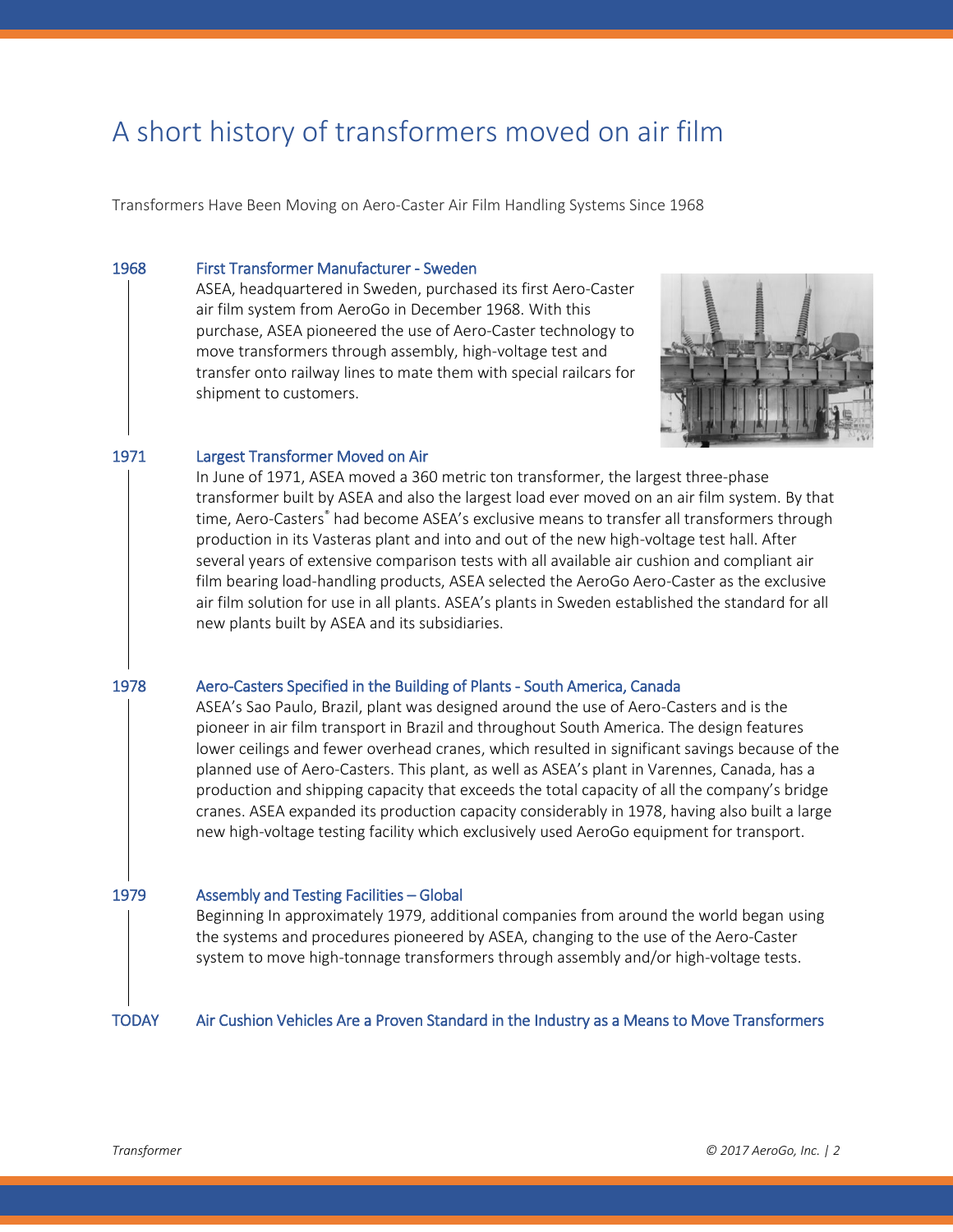# Transformer Transport Systems

Moving transformers on air bearings has proven to save time and money in transformer production. Transformer manufacturers no longer rely on costly mechanical lift equipment and overhead cranes to perform the handling maneuverability accomplished with air bearings aka Aero-Casters. Air film technology enables increased reliability and safety and at a fraction of the cost of other more expensive methods.



*Transformers move safely and efficiently on air.*

### **Key Benefits**

One of the major problems faced by many transformer repair facilities is the physical handling of multi-ton power units from the time of delivery to shipment back to the customer. If the handling system is inefficient, the time and labor spent moving the transformers can greatly reduce profits. What's more, the additional turnaround time can put the firm in a noncompetitive position. Major benefits realized by the use of air cushion vehicles include:

- Fully integrated, compact design
- Highly maneuverable turns within its own footprint
- Flexible production paths no rails, tracks, or beams to limit movement
- Increased safety for personnel, transformers and equipment
- Reduced need for overhead bridge crane handling – use cranes for heavy lifting, not product transfer
- Improved cleanliness and quality of work environment
- Reduced lost work time due to assembly personnel "waiting for a crane"
- Immediately employable easy, operatorfriendly remote control interface
- Low maintenance costs
- High reliability rate



*A single air cushion vehicle floats up to 400 tons.*

#### **Key Features**

AeroGo has developed special pneumatic, hydraulic and electric drive systems to fit the unique demands of each transformer application. Key features include:

- Automatic height control system
- Steerable power drives
- Radio remote control
- Supporting skid
- Electronically controlled hose reel
- Scalable load capacity through proprietary tandem mode option
- Highest reliability in the industry
- ASME B30.1 compliant
- ISO9001 certified and NEMA industrial rated